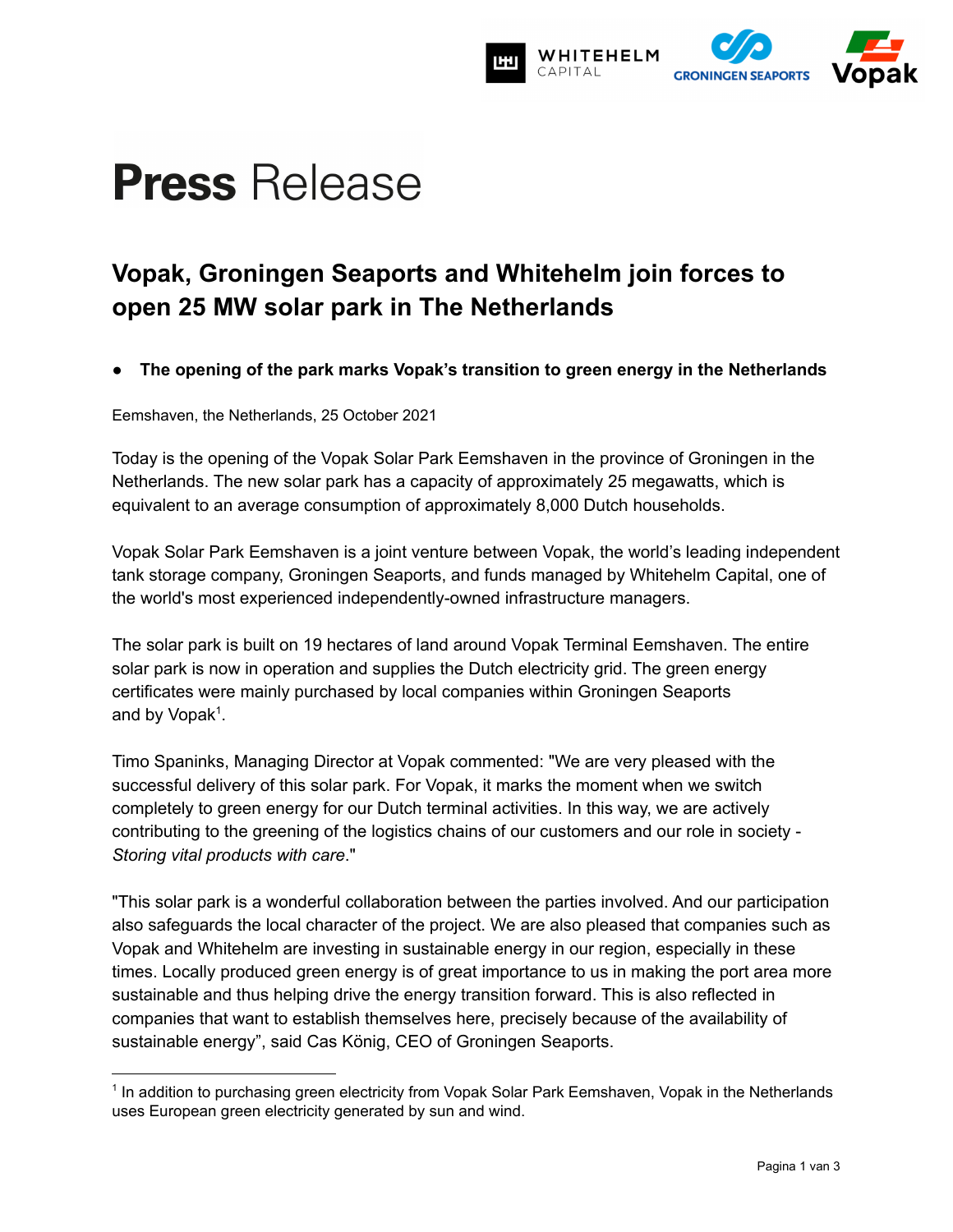

# **Press** Release

Wessel Schevernels, Chairman of Vopak Terminal Eemshaven and Senior Investment Director at Whitehelm, added: "Whitehelm is delighted to see the successful and safe completion of Vopak Solar Park Eemshaven, and is proud to make a further investment in the Dutch energy-transition. We are very pleased that we can contribute to the development of sustainable energy infrastructure in Eemshaven and to have worked with our long term partners Vopak and Groningen Seaports."

Despite the corona pandemic, the solar park was built and delivered in a successful and safe manner. Many parties have contributed to this. For example, the design and construction management was carried out by Ekwadraat from Leeuwarden and EQUANS from Roden carried out the entire realization. In addition, the Municipality of Het Hogeland and the Province of Groningen were closely involved in the development of the project. STEK acted as legal advisor and Voltiq acted as financial advisor.

# **Profile Whitehelm Capital**

Whitehelm Capital is one of the world's most experienced independently-owned infrastructure managers. With an outstanding track-record spanning over 23 years, Whitehelm has invested €6.9 billion, with over €6.9 billion returned to investors and €3.9 billion in assets currently under management. Whitehelm Capital has achieved strong returns across multiple market cycles, with an exceptional record of capital preservation. Whitehelm Capital offers investment capabilities across unlisted infrastructure, listed infrastructure, infrastructure debt, and advisory. [www.whitehelmcapital.com](http://www.whitehelmcapital.com)

# **Profile Groningen Seaports**

Groningen Seaports is the economic operator, developer and authority for the port of Delfzijl, Eemshaven and the adjoining industrial sites. The organisation provides the complete package of port services to its industrial and commercial clients, from logistics and infrastructure services to the issue and maintenance of the sites in both port regions. As well as the two excellently equipped ports, Groningen Seaports manages the industrial sites around the ports and at other areas in the region. [www.groningen-seaports.com](https://www.groningen-seaports.com)

# **Profiel Vopak**

Royal Vopak is the world's leading independent tank storage company. We store vital products with care. With over 400 years of history and a focus on sustainability, we ensure safe, clean and efficient storage and handling of bulk liquid products and gases for our customers. By doing